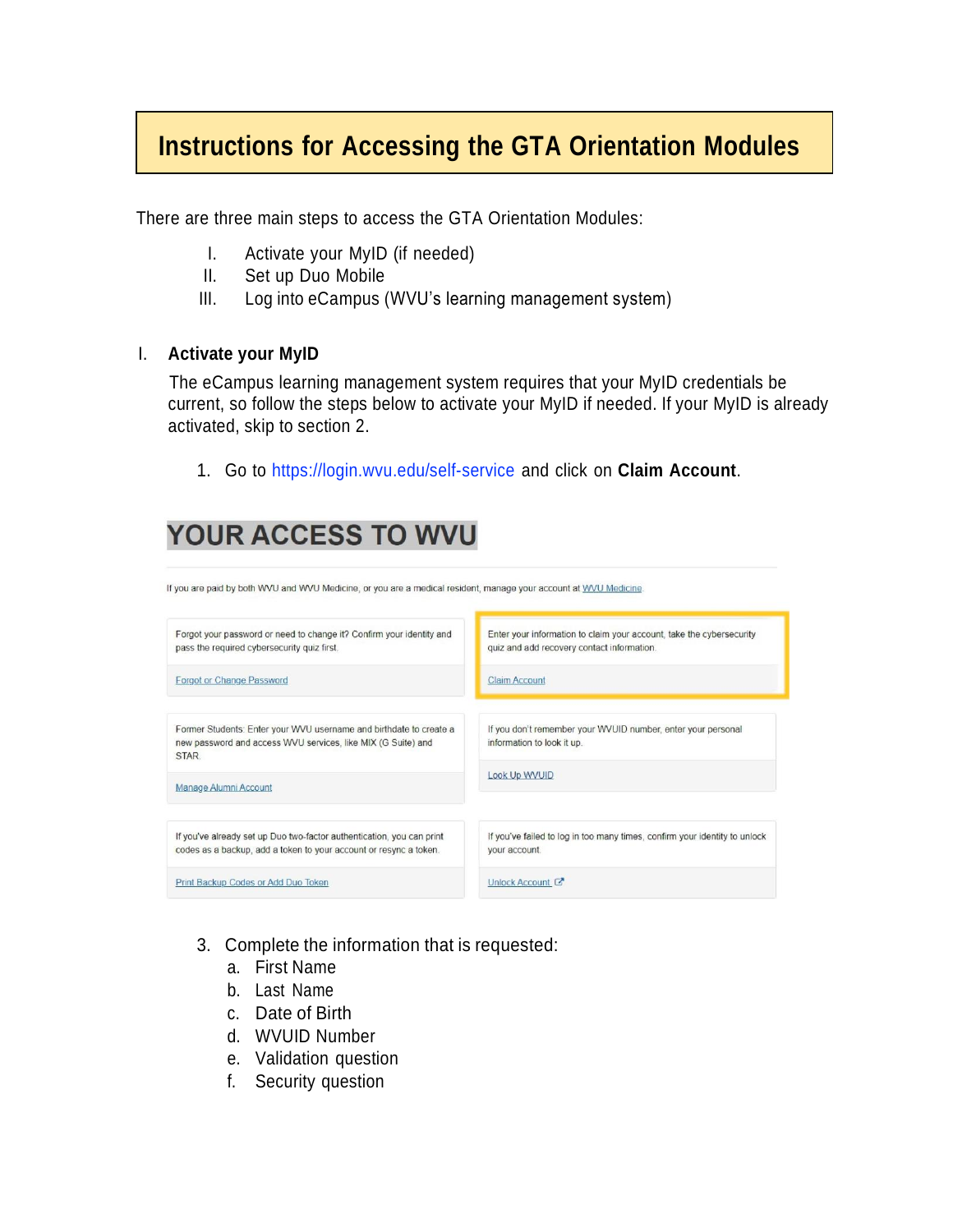#### **II. Set up Duo Two-Factor Authentication**

- 1. Go to <https://it.wvu.edu/services/student-resources>
- 2. You will need this authentication every time you login to a WVU system



#### **III. Log into eCampus**

- 1. Go to [https://ecampus.wvu.edu](https://ecampus.wvu.edu/)
- 2. Click on the "Login" button. You will be redirected to a Central Authentication Service login. Enter your MyID and password. Once you authenticate, you will be redirected back to eCampus.



3. Once logged into eCampus, click the *Courses* button on the **left side** of your screen.



4. Next, click the *Course Catalog* button on the **top right corner** of your screen.